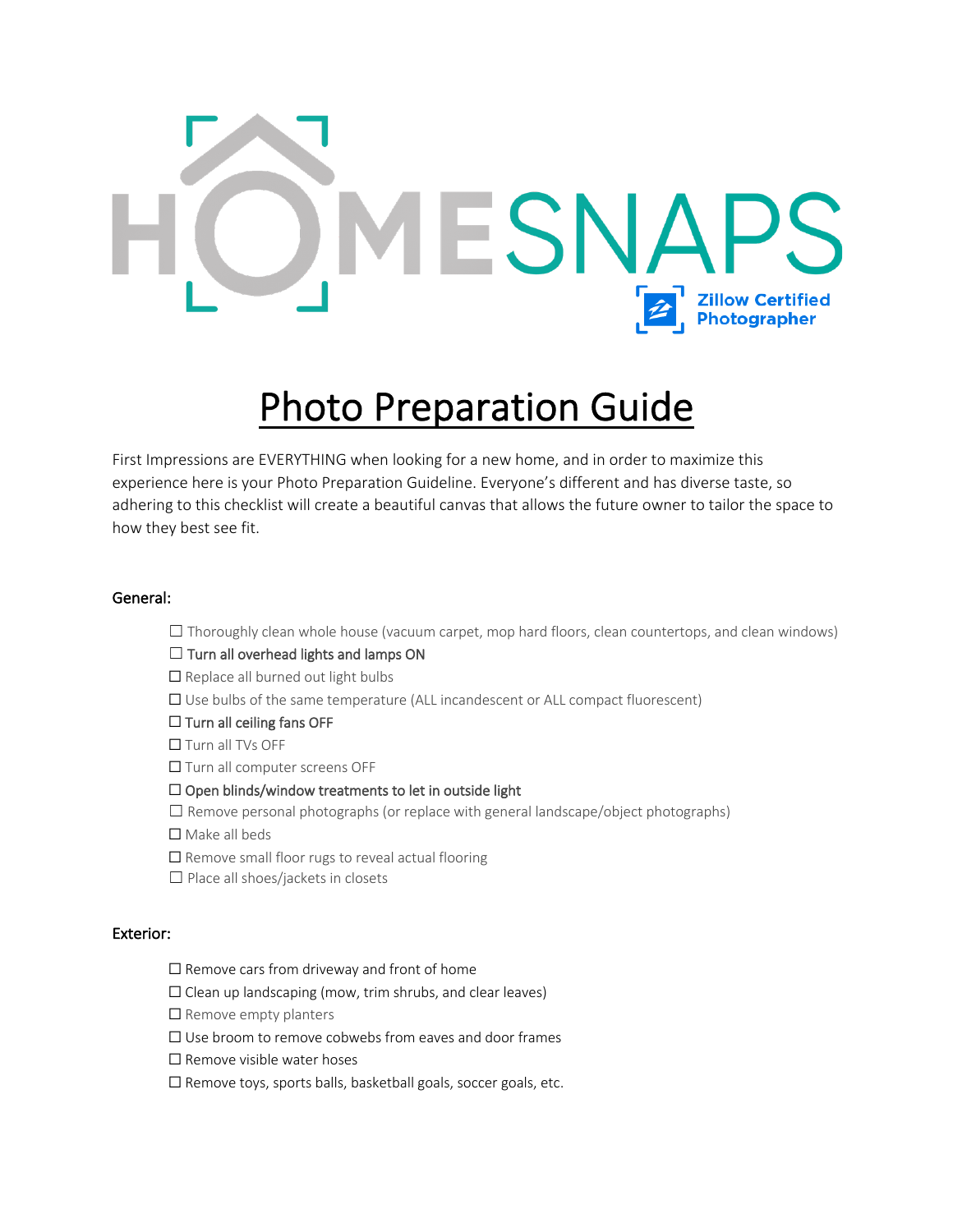# Back Yard:

- $\Box$  Clean porch, tidy up outdoor tables/chairs/cushions
- ☐ Pillows/cushions should be fresh, not faded
- ☐ Clear out kid's toys, balls, Frisbees, etc
- □ Clean pool
- ☐ Remove pool vacuum/cleaner hose
- □ Hide pool cleaning supplies
- $<sup>2</sup>$  Remove visible water hoses</sup>
- ☐ Remove trash cans

# Kitchen:

- $\Box$  Clear countertops completely. No knife blocks, baking supplies, mail, etc.
- $\Box$  Leave out max of one small appliance (ex. Coffee maker)
- ☐ Clear outside of refrigerator of magnets, papers, photos, etc.
- ☐ Hide garbage cans in pantry or closet
- $\Box$  Remove dishes from sink, place in dishwasher

# Dining Room / Table:

- $\Box$  Clear table, dust and polish the table top
- $\Box$  Use decorative place setting if available
- $\Box$  Feature one center piece such as a bouquet of flowers
- □ Straighten all chairs and space them evenly
- □ Remove child seats/booster chairs

#### Living / Family Room:

- ☐ Remove stacks of magazines, papers, mail, tissue boxes, etc.
- ☐ Clean and de-clutter fireplace and mantel/hearth
- ☐ Fluff and arrange furniture pillows
- ☐ Remove kid's toys
- ☐ Hide remotes
- ☐ Clean end-tables and coffee-tables

#### Bathrooms:

- $\Box$  Clear countertops completely. No soap, toothbrushes, medications, deodorant, etc.
- ☐ Put toilet seats down
- ☐ Close closet doors
- ☐ Remove shampoo, soap, loofahs, etc. from showers and tubs
- $\Box$  Remove dirty towels leave out only new, unused towels
- ☐ Remove floor mats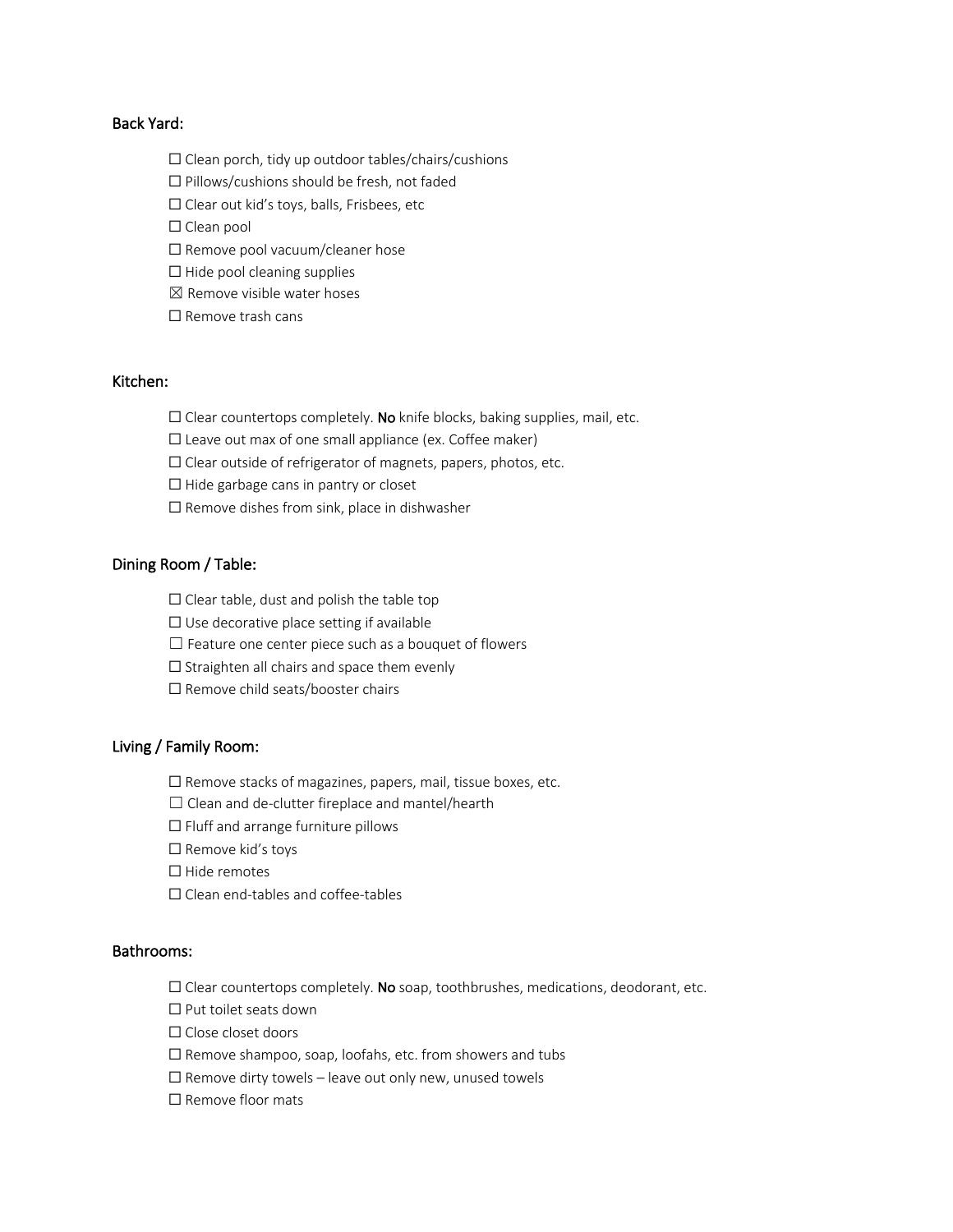#### Master Bedroom:

- $\Box$  Make bed, including decorative pillows/shams if available
- ☐ Press bed linens and bed skirts
- $\Box$  Clear nightstands of all personal items
- $\Box$  Store away phone/table charging cables
- ☐ Remove all clutter from top of dressers
- $\Box$  Remove family photos from walls
- $\Box$  Clean under bed, removing items that my show in the photos

# Kid/Guest Bedrooms:

- $\Box$  Remove personalized names from walls
- □ Remove wall stickers/posters
- ☐ Remove diaper genies
- $\Box$  Clean under bed, removing items that may show in the photos

# Pets:

- ☐ Place food and water bowls in pantry or closet
- ☐ Place pet beds/toys in pantry or closet
- □ Use lint roller on furniture to remove pet hair
- ☐ Contain pets in hidden crate or outside
- $\Box$  Clear back yard of pet waste / toys

#### What to Expect:

#### The house should be shoot-ready when we arrive .

We want the photos of your home to be the best they can be. This requires teamwork and cooperation that will result in an outstanding online presence when your home goes LIVE on the market.

Although we would love to help you style/design your home, we unfortunately do not have the skill set required to do so. When we arrive to take photos of your property, we ask that all staging and cleaning be done prior to our arrival. To efficiently maintain our busy schedule and deliver the level of service our clients expect, we cannot spend unnecessary time at the home waiting for it to be cleaned, dusted, de-cluttered, etc.

# Please review the previous sections for tips on preparing your home for real estate photography, and note that we are not responsible and will not partake in any of the following duties while photographing your home: